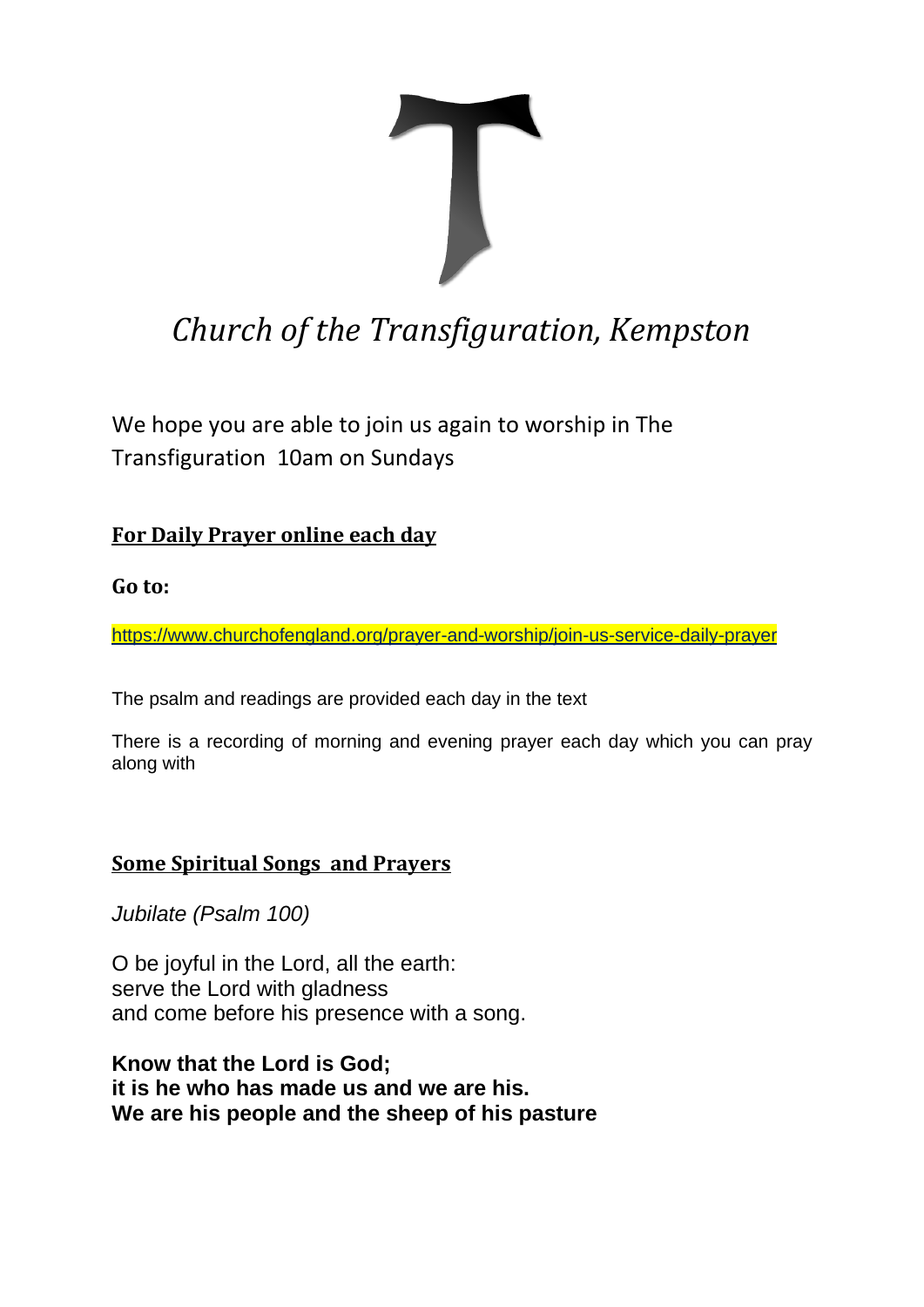Come into his gates with thanksgiving and into his courts with praise: give thanks to him and bless his holy name.

#### **For the Lord is gracious, his loving mercy is forever: his faithfulness endures from generation to generation**

**Glory to the Father and to the Son and to the Holy Spirit; as it was in the beginning is now and shall be for ever. Amen**

*A Song of God's Glorious Name (Psalm 8)*

O Lord our governor, how glorious is your name in all the world! Your majesty above the heavens is praised out of the mouths of babes at the breast. You have founded a stronghold against your foes, that you might still the enemy and the avenger. When I consider your heavens, the work of your fingers, the moon and the stars that you have ordained, What are mortals, that you should be mindful of them; mere human beings, that you should seek them out? You have made them little lower than the angels and crown them with glory and honour. You have given them dominion over the works of your hands and put all things under their feet, All sheep and oxen, even the wild beasts of the field, The birds of the air, the fish of the sea and whatsoever moves in the paths of the sea. O Lord our governor, how glorious is your name in all the world!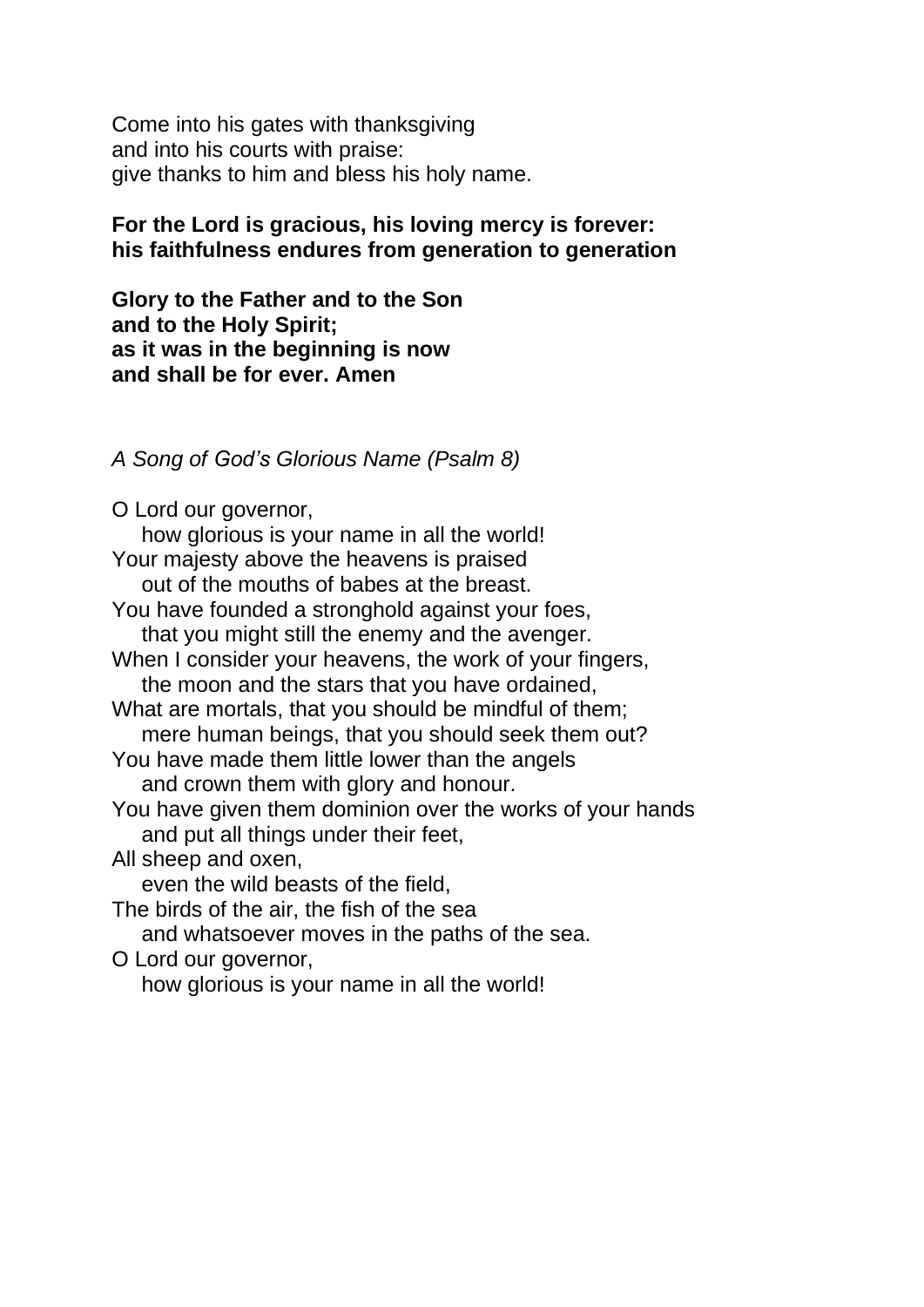## **A Song of Ezekiel**

I will take you from the nations, • and gather you from all the countries. I will sprinkle clean water upon you, • and you shall be clean from all your uncleannesses. A new heart I will give you, • and put a new spirit within you, And I will remove from your body the heart of stone  $\cdot$ and give you a heart of flesh. You shall be my people,  $\cdot$ and I will be your God.

#### **Morning prayer Collect for peace**

O God, the author of peace and lover of concord, to know you is eternal life, to serve you is perfect freedom. Defend us your servants from all assaults of our enemies; that we may trust in your defence, and not fear the power of any adversaries; through Jesus Christ our Lord. **Amen.**

#### **Morning Prayer Third Collect**

Almighty and everlasting Father, we thank you that you have brought us safely to the beginning of this day. Keep us from falling into sin or running into danger; order us in all our doings; and guide us to do always what is right in your eyes; through Jesus Christ our Lord. **Amen.**